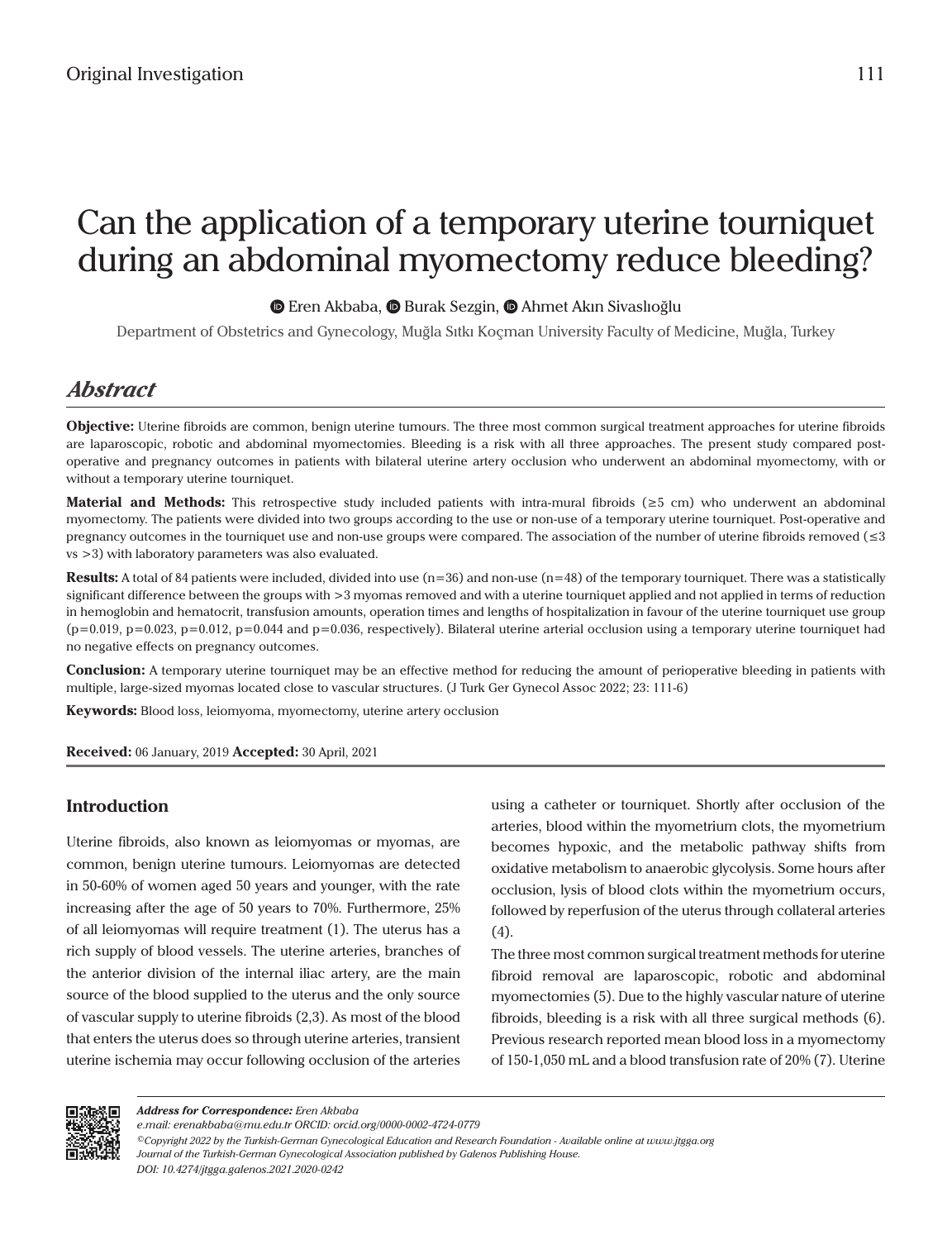bleeding during surgery and intra-operative transfusions may give rise to long-term complications, such as antibodies directed specific for red blood cells, in addition to increased perioperative morbidity and mortality, and may affect the outcomes of future pregnancies (8,9).

The aim of this study was to evaluate the effectiveness of a temporary tourniquet in reducing blood loss in abdominal myomectomy cases and to determine whether bilateral uterine artery occlusion had adverse consequences for future pregnancies.

# **Material and Methods**

This retrospective study was approved by Muğla Sıtkı Koçman University Institutional Review Board Ethics Committee (approval number: 13/II, date: 11.11.2020). All procedures performed in the study were in accordance with the ethical standards of the institutional and/or national research committee and with the 1964 Helsinki Declaration and its later amendments or comparable ethical standards. Prior to undergoing surgery, written informed consent was obtained from all the participants.

Eighty-four patients who underwent an abdominal myomectomy between January 2015 and January 2019 to remove intra-mural myomas of at least 5 cm in diameter, as detected by pre-operative imaging, were included in the study. In all cases, the cytopathological diagnosis was a leiomyoma. The indications for a myomectomy were symptomatic leiomyomas causing pelvic pain and abnormal uterine bleeding, together with symptomatic anaemia and feelings of pressure in the urinary bladder, bowel or pelvic vessels. Patients who underwent a laparoscopic myomectomy, patients aged <18 years, pregnant patients and patients with a cytopathological diagnosis of a malignant myoma or an adenomyoma were not included in the study. The same surgeon performed all the surgeries.

Pre-operative demographic characteristics, and pre- and post-operative laboratory values were obtained from the electronic medical records and patients' files. The demographic characteristics recorded included age, gravida and body mass index. Data on abdominal surgery history, indications for surgery, duration of hospital stay and length of the surgical procedure were also recorded. In addition, pre-operative hemoglobin (Hb) and hematocrit (Hct) values, post-operative 24-hour Hb and Hct values, reduction in the Hb and Htc values between pre-operative and post-operative levels and blood transfusion information were recorded. All the patients were contacted by phone and asked about post-operative symptoms, pregnancies and pregnancyrelated outcomes.

The patients were divided into two groups according to the use or non-use of a temporary uterine tourniquet, and the patients' intraoperative and post-operative laboratory and clinical results were compared. In addition, the association between the number of uterine fibroids removed ( $\leq$ 3 and  $>$ 3) and laboratory parameters in the tourniquet use and non-use groups was analysed.

#### **Surgical technique**

A laparotomy was performed with a Pfannenstiel or median incision. Temporary bilateral uterine artery occlusion was performed in patients with multiple myomas, submucous myomas and myomas in close proximity to vascular areas. A Penrose drain was used for temporary uterine artery occlusion. A window with a diameter of 1-2 cm was opened between the bilateral ligamentum latum leaves, and the drain, approximately 20 cm long, was passed through the window. A pericervical ring was formed at the junction of the cervix of the uterus with the Penrose drain. The Penrose drain was tied on the anterior surface of the uterus using at least three surgical knots at the level of the internal cervical os. The myomas were not injected with vasopressin before the myomectomy. At the point where the myoma projected from uterus, an incision was made using monopolar cautery or a scalpel, and the myoma was enucleated. After myoma enucleation, the myometrium was closed using the baseball technique with one or two layers of no: 0 Vicryl® (polyglactin 910, Ethicon, USA) suture. After repair of the myometrium, the Penrose tourniquet was removed using scissors.

#### **Statistical analysis**

The data were analysed using the Statistical Package for Social Science (SPSS), version 20.0 for Windows (IBM Corp., Armonk, NY, USA). Summary statistics are given as mean  $\pm$  standard deviation, median and (minimum-maximum) and percentage. The Independent samples t-test was applied for continuous variables. The Mann-Whitney U test was used for inter-group comparisons of parameters with a non-normal distribution. A chi-square test was used for comparison of categorical data. In all the analyses, a value of  $p < 0.05$  was considered statistically significant.

#### **Results**

Eighty-four patients who underwent laparotomic myomectomy were retrospectively included. The demographic characteristics of the patients in the tourniquet use  $(n=36)$  and non-use groups (n=48) were similar (Table 1). There was no statistically significant difference between the two groups in terms of haemorrhages, transfusion needs, operative times and lengths of hospitalization (Table 2). There was also no statistically significant difference in the pre- and post-operative Hb, Htc, Hb reduction and Htc reduction values of the tourniquet and non-tourniquet use groups.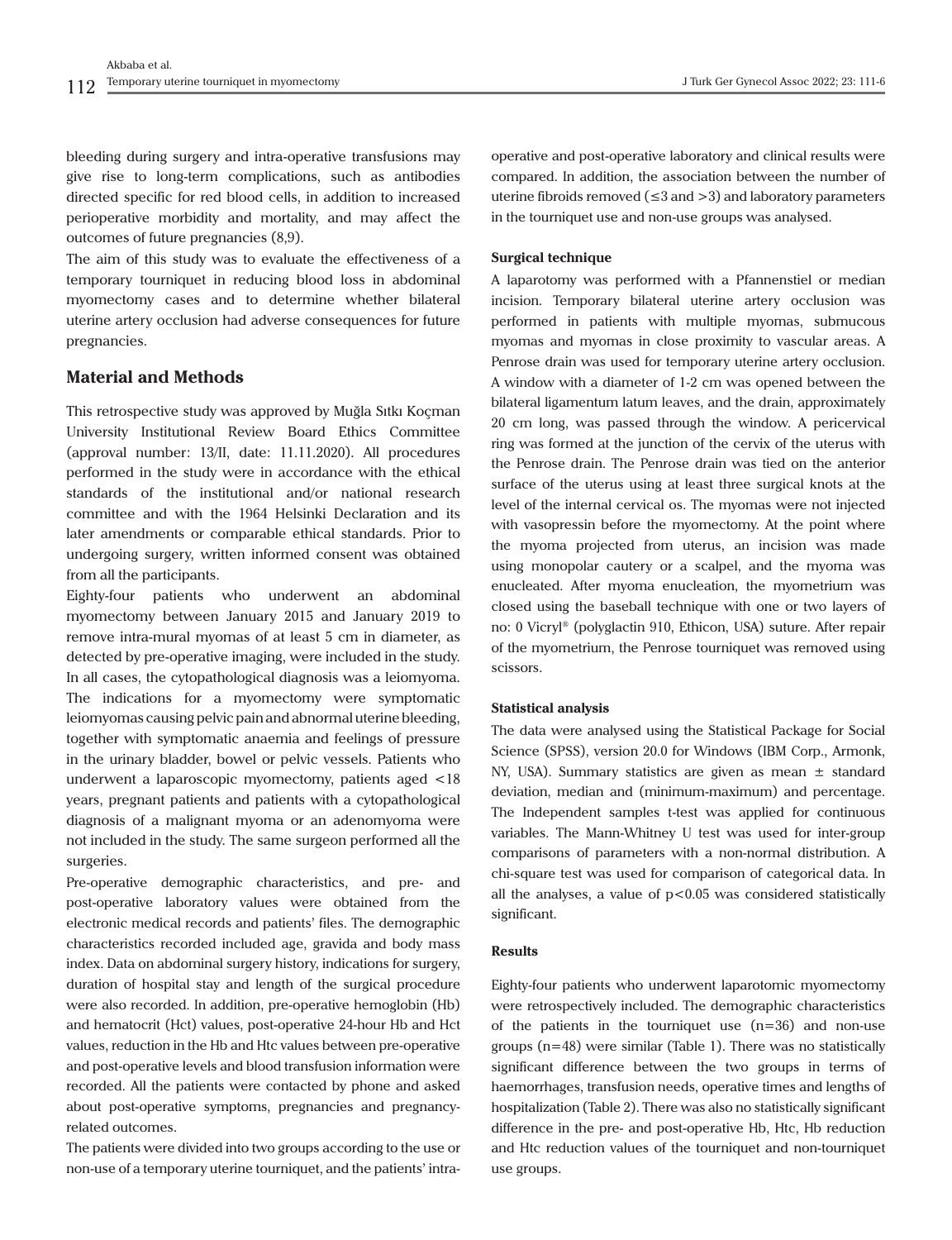When the patients were evaluated according to the number of uterine myomas removed during the abdominal myomectomy, there was no statistically significant difference in blood loss amount, transfusion needs and lengths of hospitalization in those with ≤3 myomas removed, irrespective of the use or nonuse of a tourniquet (Table 3). Post-operative Hb  $(7.12 \pm 1.13$  and 9.14 $\pm$ 1.21, respectively, p=0.030) and Hct values (22.04 $\pm$ 3.54 and  $29.01 \pm 2.88$ , respectively,  $p=0.041$ ) of patients in the nontourniquet use group with  $>3$  intra-mural myomas removed were significantly lower than those of patients with >3 intramural myomas removed in the tourniquet use group. In addition, in the patients with >3 uterine fibroids removed, Hb and Htc drop values were significantly lower in the tourniquet use group as compared to those in the non-use group  $(p=0.041)$ and p=0.023, respectively). The transfusion amounts, operative times and lengths of hospitalization were significantly lower in the tourniquet use group compared to the non-use group  $(p=0.012, p=0.044$  and  $p=0.036$ , respectively) (Table 3).

Twelve (33%) patients in the tourniquet use group and 17 (35.4%) patients in the tourniquet non-use group reported pregnancy during the post-operative period. The total number of pregnancies in the two groups was similar  $(p=0.105)$ (Table 4). Uterine tourniquet use had no adverse effects on pregnancy outcomes in terms of total number of pregnancies, miscarriages, assisted reproductive pregnancies, live births,

birth weights, gestational week at birth, and occurrence of stillbirth, uterine rupture or placenta previa.

## **Discussion**

The most common symptoms of myomas, which are sex steroid hormone-dependent benign uterine tumours, are menorrhagia and anaemia. A myomectomy is the most common surgical treatment method for women with symptomatic leiomyomas who wish to retain their uterus and fertility (10). Perioperative bleeding is the most common complication in a myomectomy (6). Previous research reported that the surgery duration and uterine leiomyoma number were risk factors for increased blood loss, with a longer surgery duration and removal of multiple uterine leiomyomas associated with increased blood loss (11). This research also reported that increased myomectomy-related blood loss contributed to delayed post-operative recovery by increasing the need for blood transfusions and the risk of fevers, infections and abdominal adhesions (12).

The present study included 84 patients with intra-mural myomas of ≥5 cm in diameter and a cytopathological diagnosis of leiomyoma who underwent an abdominal myomectomy. In our study, a temporary uterine tourniquet was applied in 43% of the patients. We detected no statistically significant difference

| <b>Variables</b>                                                                                                                                | Without UT $(n=36)$<br>$^a$ Mean $\pm$ SD<br>$b$ Median (minimum-maximum) | With UT $(n=48)$<br>$^{\circ}$ Mean $\pm$ SD<br>$b$ Median (minimum-maximum) | p                    |  |  |
|-------------------------------------------------------------------------------------------------------------------------------------------------|---------------------------------------------------------------------------|------------------------------------------------------------------------------|----------------------|--|--|
| Age (year)                                                                                                                                      | $41(28-51)$                                                               | $40(24-48)$                                                                  | 0.211 <sup>b</sup>   |  |  |
| BMI $(kg/m2)$                                                                                                                                   | $29.86 \pm 4.21$                                                          | $27.42 \pm 3.43$                                                             | $0.082$ <sup>a</sup> |  |  |
| Gravidity (n)                                                                                                                                   | $2(1-5)$                                                                  | $2(1-5)$                                                                     | 0.253 <sup>b</sup>   |  |  |
| Myoma size (cm)                                                                                                                                 | $7(5-11)$                                                                 | $6(5-14)$                                                                    | 0.482 <sup>b</sup>   |  |  |
| Number of myomas (n)                                                                                                                            | $3.68 \pm 1.39$                                                           | $3.12 \pm 1.33$                                                              | 0.121 <sup>b</sup>   |  |  |
| UT: Uterine tourniquet, SD: Standard deviation, BMI: Body mass index. <sup>a</sup> Independent samples t-test, <sup>b</sup> Mann-Whitney U test |                                                                           |                                                                              |                      |  |  |

**Table 1. The demographic characteristics of the patients**

| Table 2. Post-operative outcomes of patients with and without uterine tourniquet application |  |  |
|----------------------------------------------------------------------------------------------|--|--|
|                                                                                              |  |  |

| <b>Variables</b>                                                                                                                                 | Without UT $(n=36)$<br>$^a$ Mean $\pm$ SD<br><b>Median (minimum-maximum)</b> | With UT $(n=48)$<br>$^a$ Mean $\pm$ SD<br><b>Median (minimum-maximum)</b> | p                  |  |  |
|--------------------------------------------------------------------------------------------------------------------------------------------------|------------------------------------------------------------------------------|---------------------------------------------------------------------------|--------------------|--|--|
| Pre-op Hb $(g/dL)$                                                                                                                               | $9.92 \pm 1.14$                                                              | $10.59 \pm 1.15$                                                          | $0.115^{\rm a}$    |  |  |
| Post-op $Hb(g/dL)$                                                                                                                               | $9.08 \pm 1.10$                                                              | $8.72 \pm 1.38$                                                           | 0.128a             |  |  |
| Pre-op Htc                                                                                                                                       | $30.09 \pm 3.15$                                                             | $31.92 \pm 3.34$                                                          | 0.098a             |  |  |
| Post-op Htc                                                                                                                                      | $27.77 \pm 3.59$                                                             | $26.11 \pm 4.12$                                                          | 0.276a             |  |  |
| Transfusion (units)                                                                                                                              | $0(0-5)$                                                                     | $0(0-5)$                                                                  | 0.071 <sup>b</sup> |  |  |
| Operative time (mins)                                                                                                                            | $70(52-86)$                                                                  | 68 (51-80)                                                                | 0.276 <sup>b</sup> |  |  |
| $LOH$ (days)                                                                                                                                     | $1(1-3)$                                                                     | $1(1-3)$                                                                  | 0.427 <sup>b</sup> |  |  |
| UT: Uterine tourniquet, SD: Standard deviation, Pre-op: Pre-operative, Post-op: Post-operative, Hb: Hemoglobin, Htc: Haematocrit, LOH: Length of |                                                                              |                                                                           |                    |  |  |

hospitalization. Significant at the 0.05 level. <sup>a</sup>Independent samples t-test, <sup>b</sup>Mann-Whitney U test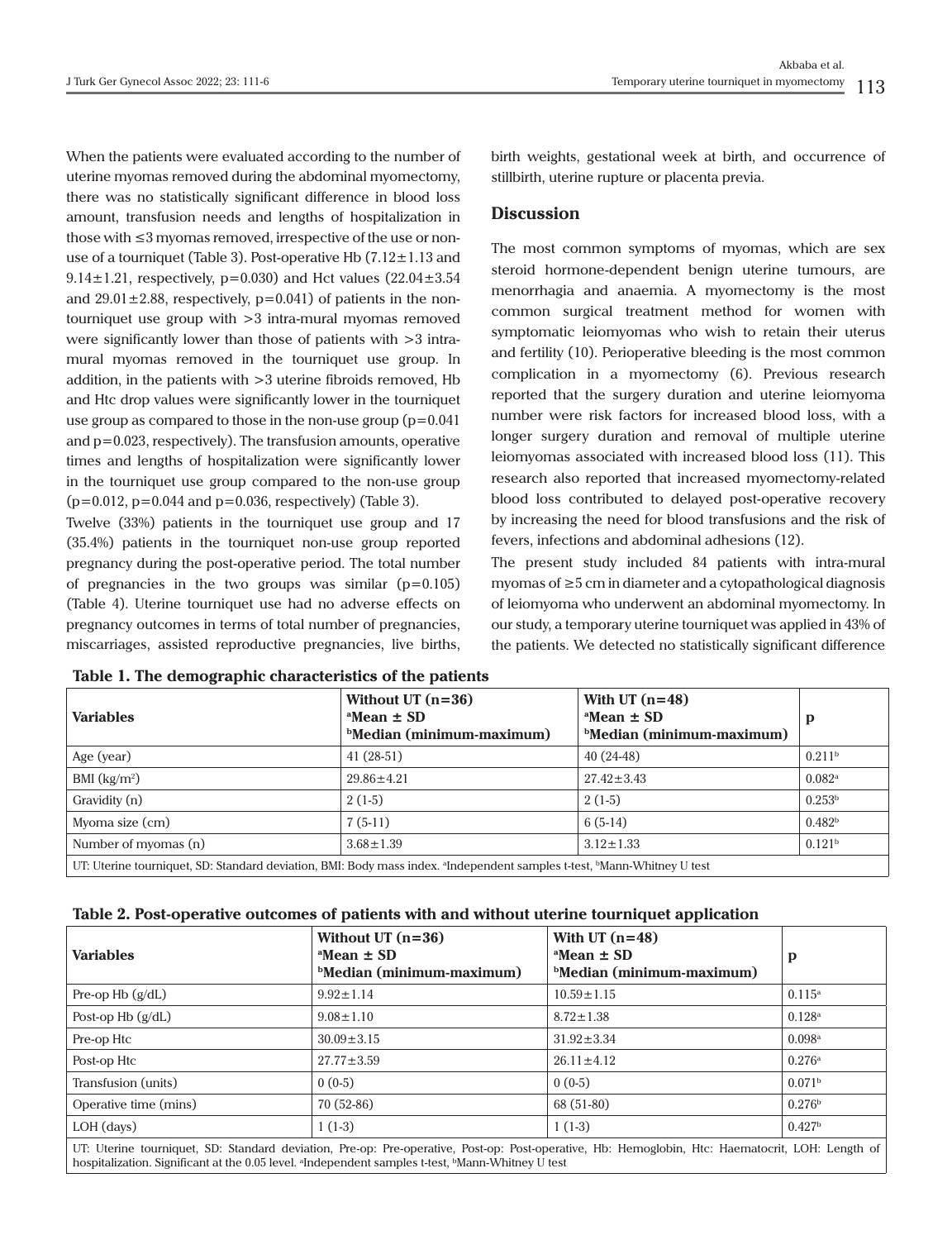in blood loss amounts, transfusion needs or operative times in those with ≤3 myomas removed in the uterine tourniquet use and non-use groups. Previous studies reported that the size of the uterus, duration of the operation and total number and weight of myomas removed may affect the amount of blood loss during a myomectomy (13). In this study, in patients in the non-tourniquet use group with >3 uterine fibroids removed, post-operative Hb and Htc values were significantly lower and Hb and Htc drop values were significantly higher, transfusion amounts were significantly higher, and lengths of hospitalization were significantly longer compared to the same parameters in

the tourniquet use group in patients with ≤3 uterine fibroids removed.

Intra-myometrial vasopressin and its analogues, intravenous oxytocin, intravenous or vaginal misoprostol, intra-myometrial bupivacaine and epinephrine and tranexamic acid are commonly used in myomectomies to reduce intra-operative bleeding, although there is no strong evidence that they achieve this goal. However, there is evidence to suggest that a uterine tourniquet reduces bleeding during a myomectomy (14-16). Alptekin and Efe (17) reported a significant difference in blood loss in the no tourniquet use versus that in patients in whom a

| Table 3. Association between the number of myomas removed and post-operative outcomes |  |  |
|---------------------------------------------------------------------------------------|--|--|
|                                                                                       |  |  |

|                                                                                                                                                                                                                                                       | Intra-mural myoma number $\leq 3$                                                                          |                                                                                            |                      | Intra-mural myoma number > 3                                                                         |                                                                                           |                       |
|-------------------------------------------------------------------------------------------------------------------------------------------------------------------------------------------------------------------------------------------------------|------------------------------------------------------------------------------------------------------------|--------------------------------------------------------------------------------------------|----------------------|------------------------------------------------------------------------------------------------------|-------------------------------------------------------------------------------------------|-----------------------|
|                                                                                                                                                                                                                                                       | <b>Without UT</b><br>$(n=32)$ (38%)<br>$^{\circ}$ Mean $\pm$ SD<br><b>bMedian</b><br>(minimum-<br>maximum) | With UT $(n=14)$<br>(16%)<br>$^a$ Mean $\pm$ SD<br><b>bMedian</b><br>(minimum-<br>maximum) | p                    | <b>Without UT</b><br>$(n=16)$ (19%)<br>$^a$ Mean $\pm$ SD<br><b>bMedian</b><br>(minimum-<br>maximum) | With UT $(n=22)$<br>(26%)<br>$^a$ Mean $\pm$ SD<br><b>Median</b><br>(minimum-<br>maximum) | p                     |
| Pre-op Hb $(g/dL)$                                                                                                                                                                                                                                    | $10.77 \pm 1.31$                                                                                           | $10.68 \pm 1.22$                                                                           | $0.345^{\rm a}$      | $9.94 \pm 1.08$                                                                                      | $10.24 \pm 1.33$                                                                          | $0.101$ <sup>a</sup>  |
| Post-op $Hb$ ( $g/dL$ )                                                                                                                                                                                                                               | $9.91 \pm 1.25$                                                                                            | $9.94 \pm 1.38$                                                                            | $0.068$ <sup>a</sup> | $7.12 \pm 1.13$                                                                                      | $9.14 \pm 1.21$                                                                           | $0.030$ <sup>a*</sup> |
| H <sub>b</sub> drop                                                                                                                                                                                                                                   | $0.86 \pm 1.16$                                                                                            | $0.74 \pm 1.18$                                                                            | 0.073a               | $2.82 \pm 1.05$                                                                                      | $1.1 \pm 1.17$                                                                            | $0.019$ <sup>a*</sup> |
| Pre-op Htc                                                                                                                                                                                                                                            | $32.02 \pm 2.94$                                                                                           | $31.74 \pm 2.06$                                                                           | $0.088$ <sup>a</sup> | $30.04 \pm 1.85$                                                                                     | $31.11 \pm 3.03$                                                                          | $0.221$ <sup>a</sup>  |
| Post-op Htc                                                                                                                                                                                                                                           | $27.30 \pm 3.94$                                                                                           | $27.01 \pm 3.25$                                                                           | $0.413^{\rm a}$      | $22.04 \pm 3.54$                                                                                     | $26.01 \pm 2.88$                                                                          | $0.041$ <sup>a*</sup> |
| Htc drop                                                                                                                                                                                                                                              | $4.72 \pm 2.85$                                                                                            | $4.73 \pm 2.1$                                                                             | $0.113^{\rm a}$      | $8.01 \pm 3.25$                                                                                      | $5.1 \pm 3.66$                                                                            | $0.023^{**}$          |
| Transfusion (units)                                                                                                                                                                                                                                   | $0(0-3)$                                                                                                   | $0(0-4)$                                                                                   | 0.098 <sup>b</sup>   | $1(0-5)$                                                                                             | $0(0-4)$                                                                                  | $0.012^{b*}$          |
| Operative time (min)                                                                                                                                                                                                                                  | $65(52-75)$                                                                                                | 64 (51-73)                                                                                 | 0.179 <sup>b</sup>   | 79 (65-86)                                                                                           | $71(63-80)$                                                                               | $0.044^{b*}$          |
| $LOH$ (day)                                                                                                                                                                                                                                           | $1(1-5)$                                                                                                   | $1(1-5)$                                                                                   | 0.421 <sup>b</sup>   | $2(1-5)$                                                                                             | $1(1-5)$                                                                                  | $0.036^{\rm b*}$      |
| UT: Uterine tourniquet, SD: Standard deviation, Pre-op: Pre-operative, Post-op: Post-operative, Hb: Hemoglobin, Htc: Hematocrit, LOH: Length of<br>hospitalization. "Significant at the 0.05 level. "Independent samples t-test; "Mann-Whitney U test |                                                                                                            |                                                                                            |                      |                                                                                                      |                                                                                           |                       |

**Table 4. Pregnancy outcomes of patients with and without uterine tourniquet application**

|                                                                                                                                                                                                            | Without UT $(n=48)$  | With UT $(n=36)$     | $\mathbf{p}$         |  |  |
|------------------------------------------------------------------------------------------------------------------------------------------------------------------------------------------------------------|----------------------|----------------------|----------------------|--|--|
| Total number of pregnancies $(n)$ $(\%)$                                                                                                                                                                   | 17 (35.4%)           | 12(33%)              | 0.105c               |  |  |
| Spontaneous pregnancies $(n)$ $(\%)$                                                                                                                                                                       | 15 (88%)             | 9(75%)               | 0.084c               |  |  |
| Post-op average spontaneous gestational age (n) (min-max)                                                                                                                                                  | 33 (27-38)           | $31(26-41)$          | 0.432 <sup>b</sup>   |  |  |
| Assisted reproductive pregnancies (n) (%)                                                                                                                                                                  | 2(12%)               | 3(25%)               | 0.267c               |  |  |
| Miscarriage $(n)$ $(\%)$                                                                                                                                                                                   | 3(17.6%)             | 3(25%)               | 0.195c               |  |  |
| Live birth $(n)$ $(\%)$                                                                                                                                                                                    | 14 (82.4%)           | 9(75%)               |                      |  |  |
| Pre-term birth $(n)$ $(\%)$                                                                                                                                                                                | 4(28.5%)             | $4(44.4\%)$          | 0.351c               |  |  |
| Term birth $(n)$ $(\%)$                                                                                                                                                                                    | 10(71.5%)            | $5(55.6\%)$          |                      |  |  |
| Gestational week at birth (week) (n) (min-max)                                                                                                                                                             | $35(29-37)$          | $33(30-38)$          | 0.077 <sup>b</sup>   |  |  |
| Birth weight (g) (mean $\pm$ SD)                                                                                                                                                                           | $2720.42 \pm 190.20$ | $2540.38 \pm 210.24$ | $0.092$ <sup>a</sup> |  |  |
| Stillbirth (n)                                                                                                                                                                                             | $\bf{0}$             | $\mathbf{0}$         |                      |  |  |
| Uterine rupture (n)                                                                                                                                                                                        | $\Omega$             | $\theta$             |                      |  |  |
| Placenta previa (n)                                                                                                                                                                                        |                      |                      |                      |  |  |
| UT: Uterine tourniquet, SD: Standard deviation, Significant at the 0.05 level. <sup>a</sup> Independent samples t-test, <sup>b</sup> Mann-Whitney U test, chi-square test, min.:<br>Minimum, max.: Maximum |                      |                      |                      |  |  |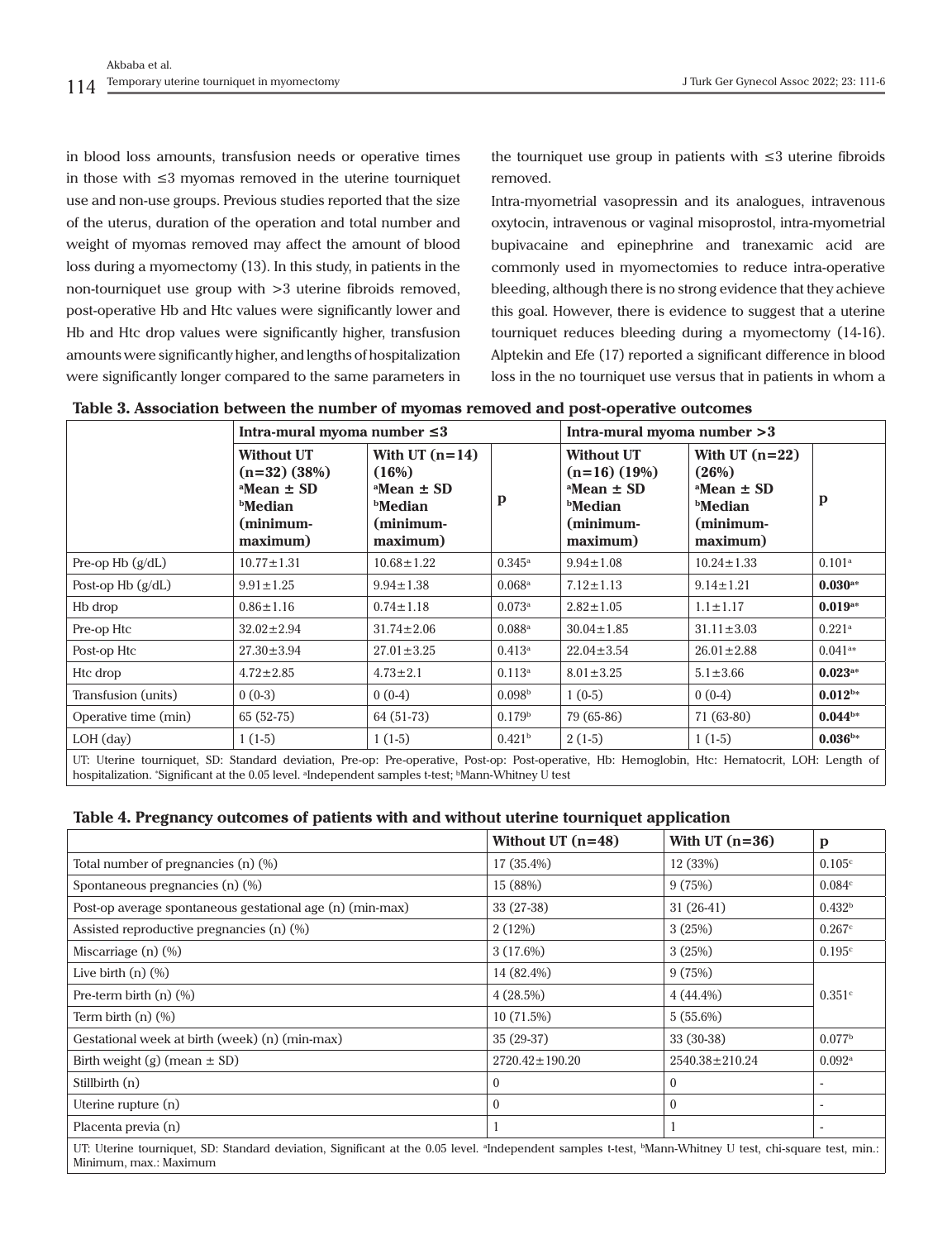tourniquet (Foley catheter) was applied before a myomectomy, with mean blood loss of  $673.8 \pm 172.3$  mL and  $286.4 \pm 137.5$  mL, respectively. Taylor et al. (18) first applied triple tourniquets at the level of the uterine cervix to ovary propriums, and they then applied a uterine tourniquet only at the level of the uterine cervix in subsequent studies. Similar to our results, they reported that the uterine tourniquet reduced the amount of bleeding, need for erythrocyte transfusions and operative times, particularly in myomectomies of patients with multiple myomas. Using a Foley catheter as a uterine tourniquet in myomectomy cases, Ikechebelu et al. (19) detected a significant decrease in mean blood loss in the tourniquet use group versus that in a nontourniquet use group. In their study, the mean blood loss in the tourniquet use group was  $515.7 \pm 292.8$  mL versus  $756.4 \pm 285.7$ mL in the tourniquet non-use group, and the erythrocyte transfusion amounts in the two groups were  $0.24 \pm 0.51$  and  $1.0 \pm 1.14$  units, respectively. Kwon et al. (20) investigated blood loss in 168 patients who underwent laparoscopic myomectomies or adenomyomectomies, with or without transient occlusion of the uterine arteries using temporary clips. The mean estimated blood loss was significantly lower in the patients in the temporary uterine artery occlusion group than in the non-occlusion group. In our study, we used a Penrose drain as a uterine tourniquet, elaborating on the effectiveness of the tourniquet used in reducing blood loss amounts/transfusion amounts. The data in our study were consistent with those of Kwon et al. (20).

Although uterine tourniquet application would appear to prolong the duration of the operation, previous studies have reported that the use of a tourniquet reduces the amount of bleeding and actually shortens the duration of the operation (21). In a myomectomy study by Mehdizadehkashi et al. (21), they used a Penrose drain to achieve uterine artery occlusion, protecting the uterine tubes and ovarian arteries. They concluded that the tourniquet did not prolong the operation time or reduce the amount of bleeding. In our study, the operation times in patients with >3 myomas removed were shorter in the uterine tourniquet use group than in the non-tourniquet use group.

A previous study investigated the effects of a uterine Penrose drain tourniquet on ovarian reserve, assessing follicle stimulating hormone and anti-Mullerian hormone values. The authors concluded that the tourniquet had no negative effects on ovarian reserve (21). Another study that focused on the effects of triple and single uterine tourniquets during myomectomies also concluded that tourniquet use had no significant effect on ovarian reserve, as determined by anti-Mullerian hormone levels (22). In a meta-analysis by Sanders et al. of patients who underwent a myomectomy with (n=470) or without (n=219) uterine artery occlusion, the authors detected

no between-group differences in the courses of subsequent pregnancies or live birth rates (23). In our study, 12 (33%) patients in the tourniquet use group and 17 (35.4%) patients in the tourniquet non-use group became pregnant during the post-operative period. We detected no difference between the pregnancy outcomes of the patients in the uterine tourniquet use and non-use groups.

#### **Study Limitations**

The present study has a number of limitations. The first limitation is clearly the retrospective design of the study. Another limitation is that we used Hb and Hct values to determine the amount of intra-operative and post-operative bleeding. A strength of our study is that we investigated pregnancy outcomes in the uterine tourniquet use and non-use groups.

## **Conclusion**

A laparotomic myomectomy is the most common treatment option for women with symptomatic leiomyomas who wish to retain fertility. Bleeding is the most common complication during a myomectomy. The application of a temporary uterine Penrose drain tourniquet seemed to be effective in reducing the amount of perioperative bleeding, particularly in patients with multiple, large-sized myomas located close to vascular structures. Moreover, the uterine tourniquet did not seem to have adverse effects on pregnancy outcomes. Randomized prospective studies with larger numbers of patients are needed to determine the most effective myomectomy method and the effects of various myomectomy methods on fertility.

*Ethics Committee Approval: The study was approved by the Ethical Committee of the Muğla Sıtkı Koçman University Faculty of Medicine (approval number: 13/II, date: 11.11.2020).*

*Informed Consent: Prior to undergoing surgery, written informed consent was obtained from all the participants.*

*Peer-review: Externally peer-reviewed.*

*Author Contributions: Surgical and Medical Practices: E.A., B.S., A.A.S.; Concept: E.A., B.S., A.A.S.; Design: E.A., B.S., A.A.S.; Data Collection or Processing: E.A., B.S., A.A.S.; Analysis or Interpretation: E.A., B.S., A.A.S.; Literature Search: E.A., B.S., A.A.S.; Writing: E.A., B.S., A.A.S.*

*Conflict of Interest: No conflict of interest is declared by the authors.*

*Financial Disclosure: The authors declared that this study received no financial support.*